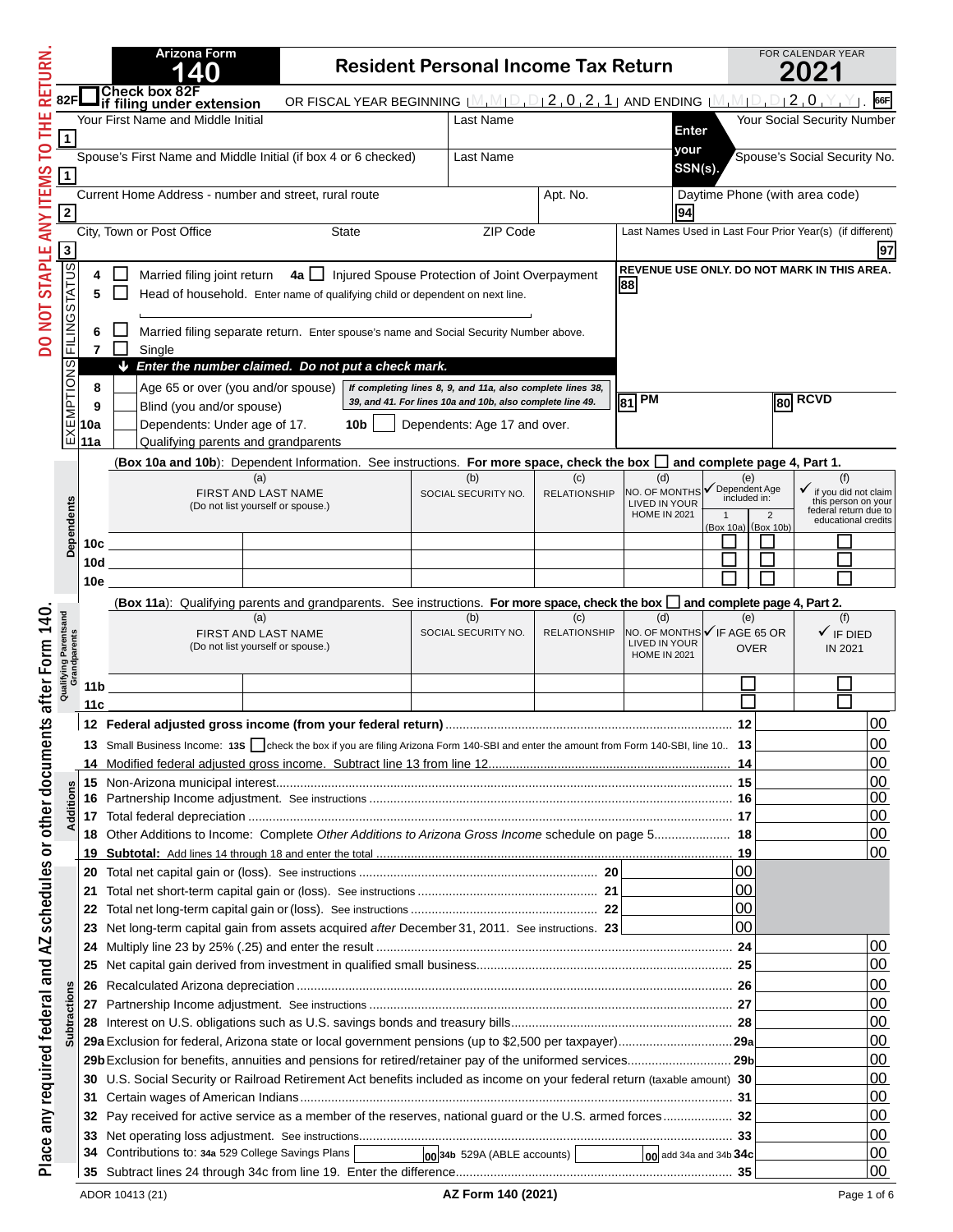|                                          |    | Your Name (as shown on page 1)                                                                                                                              | Your Social Security Number |                              |    |
|------------------------------------------|----|-------------------------------------------------------------------------------------------------------------------------------------------------------------|-----------------------------|------------------------------|----|
|                                          |    |                                                                                                                                                             |                             |                              |    |
|                                          | 36 | Other Subtractions from Income. Complete Other Subtraction from Arizona Gross Income schedule on page 6 36                                                  |                             |                              | 00 |
| Exemptions                               | 37 |                                                                                                                                                             |                             |                              | 00 |
|                                          | 38 |                                                                                                                                                             |                             |                              | 00 |
|                                          | 39 |                                                                                                                                                             |                             |                              | 00 |
|                                          | 40 | Other Exemptions. See instructions40E                                                                                                                       |                             |                              | 00 |
|                                          | 41 |                                                                                                                                                             |                             |                              | 00 |
|                                          | 42 | Arizona adjusted gross income: Subtract lines 38 through 41 from line 37. If less than zero, enter "0" 42                                                   |                             |                              | 00 |
|                                          | 43 | Deductions: Check box and enter amount. See instructions 431 TEMIZED43S STANDARD 43                                                                         |                             |                              | 00 |
|                                          | 44 | If you checked box 43S and claim charitable contributions, check 44C   Complete page 3. See instructions 44                                                 |                             |                              | 00 |
|                                          | 45 |                                                                                                                                                             |                             |                              | 00 |
|                                          |    |                                                                                                                                                             |                             |                              | 00 |
| Tax<br>৳                                 |    | 46b If line 45 is \$250,001 or more (single/mfs) or \$500,001 or more (mfj/hoh) compute the tax surcharge. Enter the amount 46b                             |                             |                              | 00 |
|                                          | 47 |                                                                                                                                                             |                             |                              | 00 |
| <b>Balance</b>                           | 48 |                                                                                                                                                             |                             |                              | 00 |
|                                          | 49 |                                                                                                                                                             |                             |                              | 00 |
|                                          | 50 |                                                                                                                                                             |                             |                              | 00 |
|                                          | 51 |                                                                                                                                                             |                             |                              | 00 |
|                                          | 52 | <b>Balance of tax:</b> Subtract lines 49, 50 and 51 from line 48. If the sum of lines 49, 50 and 51 is greater than line 48, enter "0"  52                  |                             |                              | 00 |
|                                          | 53 |                                                                                                                                                             |                             |                              | 00 |
|                                          | 54 | 00 Claim of Right 54b<br><u>00</u> Claim of Right 54b<br>2021 AZ estimated tax payments54a                                                                  | $00$ Add 54a and 54b, $54c$ |                              | 00 |
|                                          | 55 |                                                                                                                                                             |                             |                              | 00 |
| Total Payments and<br>Refundable Credits | 56 |                                                                                                                                                             |                             |                              | 00 |
|                                          | 57 |                                                                                                                                                             |                             |                              | 00 |
|                                          | 58 |                                                                                                                                                             |                             |                              | 00 |
|                                          | 59 |                                                                                                                                                             |                             | 59                           | 00 |
|                                          | 60 | <b>TAX DUE:</b> If line 52 is larger than line 59, subtract line 59 from line 52. Enter amount of tax due. Skip lines 61, 62 and 63 60                      |                             |                              | 00 |
| Overpayment<br>Tax Due or                | 61 | <b>OVERPAYMENT:</b> If line 59 is larger than line 52, subtract line 52 from line 59. Enter amount of overpayment 61                                        |                             |                              | 00 |
|                                          | 62 |                                                                                                                                                             |                             |                              | 00 |
|                                          | 63 | <b>Solutions Teams</b>                                                                                                                                      |                             | 63                           | 00 |
|                                          |    | 00 Arizona Wildlife 65<br>64 - 74 Voluntary Gifts to:<br>Assigned to Schools 64                                                                             | 100                         |                              |    |
| Voluntary Gifts                          |    | 00 Domestic Violence Services67<br>00 Political Gift 68<br>Child Abuse Prevention  66                                                                       | 00                          |                              |    |
|                                          |    | $\boxed{00}$ Special Olympics  70<br>00 Veterans' Donations Fund 71<br>Neighbors Helping Neighbors 69<br>00 Sustainable State Parks<br>00 and Road Fund 73  | 100<br>100                  |                              |    |
|                                          |    | $ 00 $ Spay/Neuter of Animals $74 $<br>I Didn't Pay Enough Fund 72                                                                                          |                             |                              |    |
|                                          |    | 75 Political Party (if amount is entered on line 68 - check only one): 751 Democratic 752 Libertarian 753 Republican                                        |                             |                              | 00 |
|                                          |    | 77 771 Annualized/Other 772 Farmer or Fisherman 773 Form 221 included                                                                                       |                             | 76                           |    |
| <b>Penalty</b>                           |    |                                                                                                                                                             |                             |                              | 00 |
|                                          | 79 |                                                                                                                                                             |                             |                              | 00 |
|                                          |    | Direct Deposit of Refund: Check box 79A if your deposit will be ultimately placed in a foreign account; see instructions. 79A                               |                             |                              |    |
| Refund or<br>Amount Owed                 |    | <b>ROUTING NUMBER</b><br><b>ACCOUNT NUMBER</b><br>$c\Box$ Checking or                                                                                       |                             |                              |    |
|                                          |    | 98<br>$S\Box$ Savings                                                                                                                                       |                             |                              |    |
|                                          | 80 | AMOUNT OWED: Add lines 60 and 78. Make check payable to Arizona Department of Revenue; write your SSN on payment;                                           |                             |                              |    |
|                                          |    | Under penalties of perjury, I declare that I have read this return and any documents with it, and to the best of my knowledge and belief, they are          |                             | 80                           | 00 |
|                                          |    | true, correct and complete. Declaration of preparer (other than taxpayer) is based on all information of which preparer has any knowledge.                  |                             |                              |    |
|                                          |    |                                                                                                                                                             |                             |                              |    |
|                                          | →  |                                                                                                                                                             |                             |                              |    |
|                                          |    | <b>YOUR SIGNATURE</b><br><b>OCCUPATION</b><br><b>DATE</b>                                                                                                   |                             |                              |    |
|                                          | Э  |                                                                                                                                                             |                             |                              |    |
| <b>SIGN HERE</b>                         |    | <b>SPOUSE'S SIGNATURE</b><br><b>DATE</b><br>SPOUSE'S OCCUPATION                                                                                             |                             |                              |    |
|                                          |    |                                                                                                                                                             |                             |                              |    |
| PLEASE                                   |    | PAID PREPARER'S SIGNATURE<br>DATE<br>FIRM'S NAME (PREPARER'S IF SELF-EMPLOYED)                                                                              |                             |                              |    |
|                                          |    |                                                                                                                                                             |                             |                              |    |
|                                          |    | PAID PREPARER'S STREET ADDRESS                                                                                                                              | PAID PREPARER'S TIN         |                              |    |
|                                          |    |                                                                                                                                                             |                             |                              |    |
|                                          |    | PAID PREPARER'S CITY<br><b>STATE</b><br>ZIP CODE                                                                                                            |                             | PAID PREPARER'S PHONE NUMBER |    |
|                                          |    | If you are sending a payment with this return mail to Arizona Department of Revenue, PO Box 52016. Phoenix AZ 85072-2016. Include the payment with Form 140 |                             |                              |    |

If you are sending a payment with this return, mail to Arizona Department of Revenue, PO Box 52016, Phoenix, AZ 85072-2016. Include the payment with Form 140. If you are expecting a refund or owe no tax, or owe tax but are not sending a payment, mail to Arizona Department of Revenue, PO Box 52138, Phoenix, AZ 85072-2138.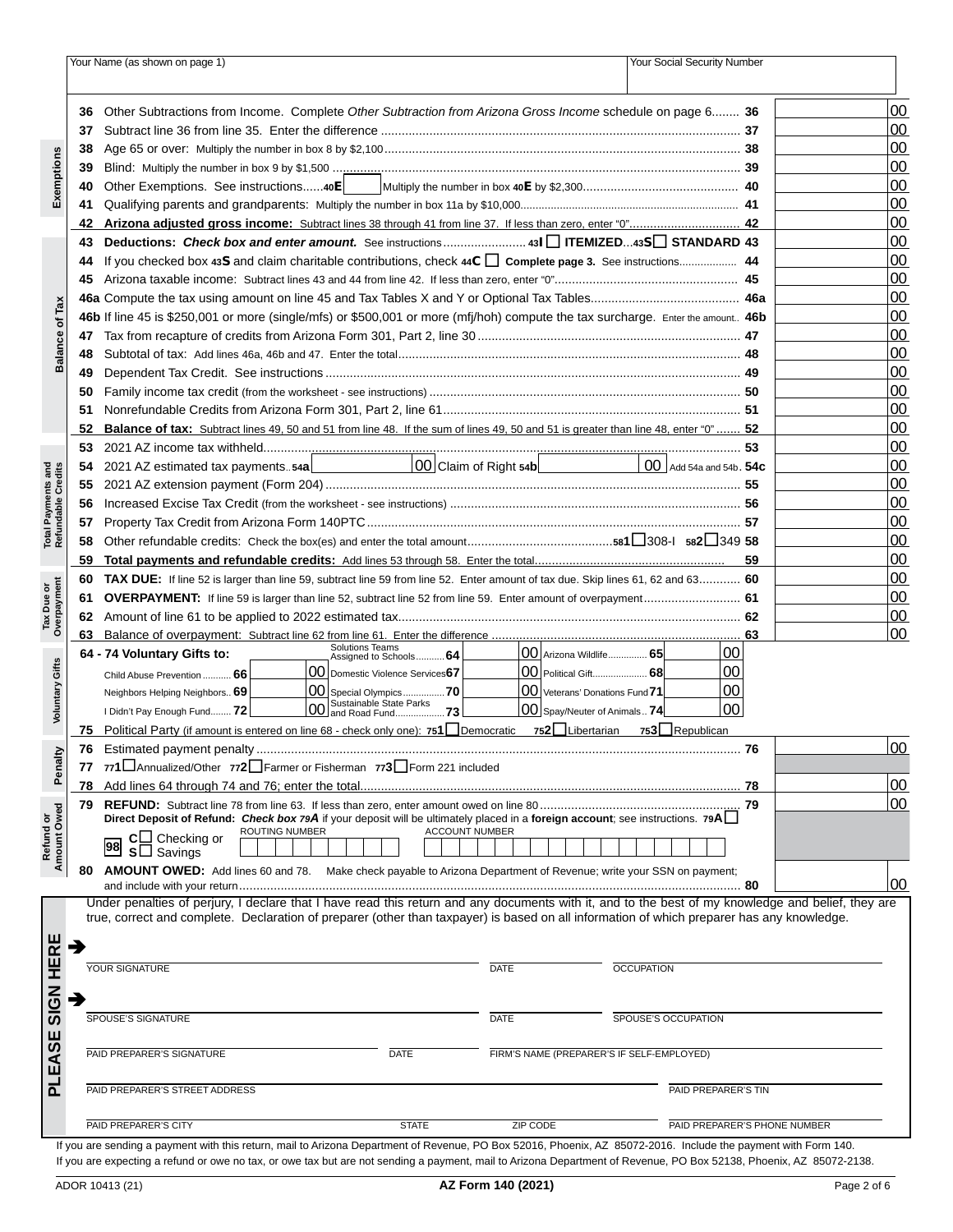# **2021 Form 140 - Standard Deduction Increase for Charitable Contributions**

# **You must complete this worksheet if you are taking an increased standard deduction for charitable contributions. Include the completed worksheet with your tax return, when filed. If you do not include the completed worksheet, your standard deduction will not be increased.**

Taxpayers electing to take the Standard Deduction on their Arizona tax return may *increase* the standard deduction amount by 25% (.25) of the total amount of the taxpayer's charitable deductions that would have been allowed if the taxpayer elected to claim itemized deductions on the Arizona tax return.

Charitable contributions (lines 1C, 2C, and 3C) are those gifts allowed on federal 1040 Schedule A (Gifts to Charity) that you would have claimed had you elected to take itemized deductions on your federal return.

**NOTE 1:** You must reduce your contribution amount by the total charitable contributions you made during January 1, 2021 through December 31, 2021 for which you are claiming an Arizona tax credit under Arizona law for the current tax year return or claimed on the prior tax year return. Enter this amount on 5C.

**NOTE 2:** If you itemized deductions on your federal return (1040 Schedule A) and were required to adjust the amount of your allowable contributions on your federal 1040 Schedule A for the amount claimed as a tax credit on your Arizona income tax return, include the amount of the federal contribution adjustment to line 1C and enter the amount of the Arizona tax credit on line 5C.

|    |                                                                                     | 1C | 00 |
|----|-------------------------------------------------------------------------------------|----|----|
|    |                                                                                     | 2C | 00 |
|    |                                                                                     | 3C | 00 |
|    |                                                                                     | 4C | 00 |
| 5C | Total charitable contributions made in 2021 for which you are claiming a credit     |    | 00 |
|    | 6C Subtract line 5C from line 4C and enter the difference. If less than zero, enter | 6C | 00 |
|    |                                                                                     | 7C | ΩO |

Complete the worksheet to determine your allowable increased standard deduction for charitable contributions.

• Enter the amount shown on line 7C on page 2, line 44.

• Be sure to check box **43S** for Standard Deduction on line 43.

• Check box **44C** for charitable contributions on line 44. If you do not check this box, you may be denied the increased standard deduction.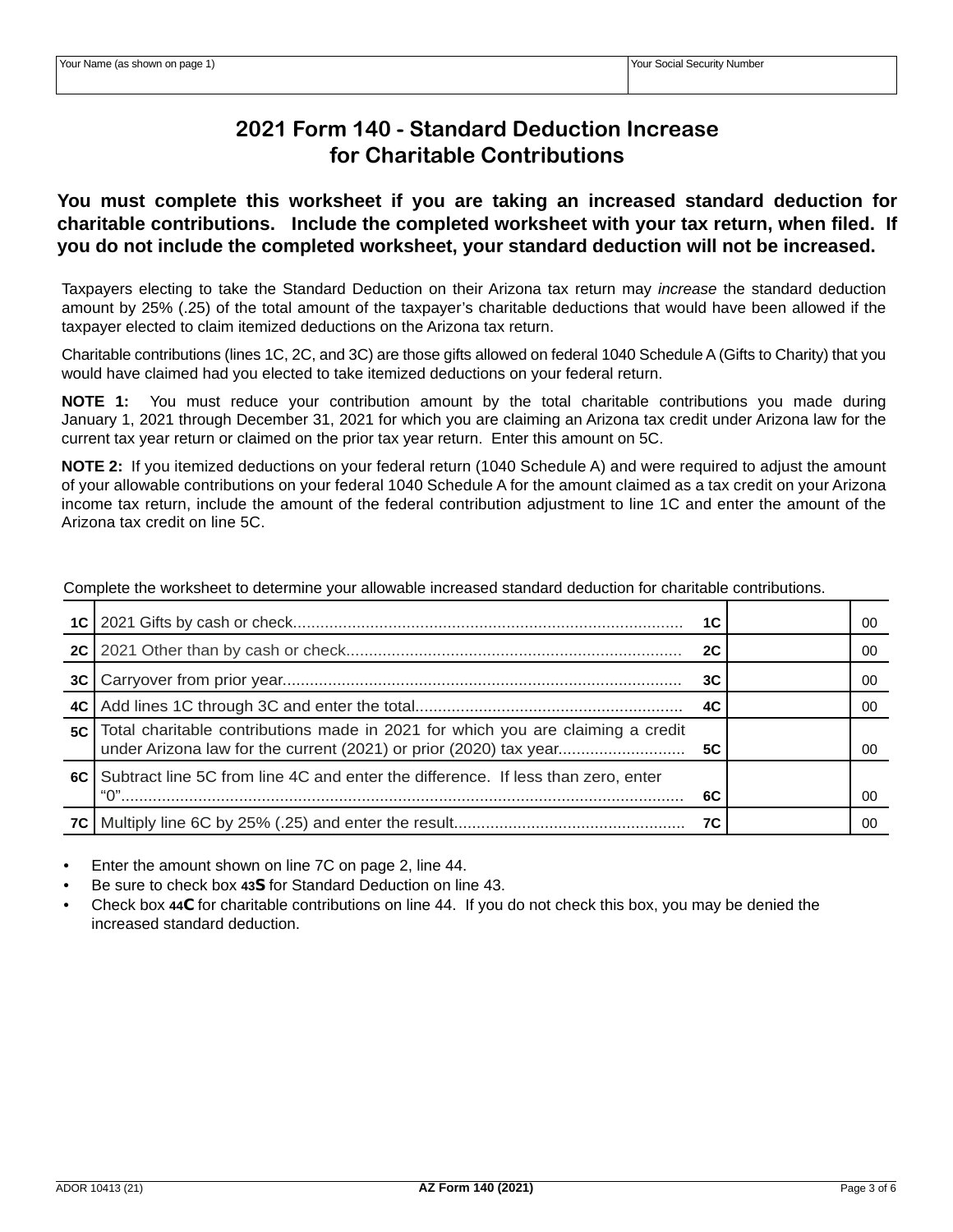# **2021 Form 140 Dependent and Other Exemption Information**

#### *Include page 4 with your return if:*

• You are listing additional dependents (for box 10a and 10b) from page 1.

• You are listing additional qualifying parents and grandparents (for box 11a) from page 1.

• You are claiming *Other Exemptions* on page 2, line 40.

### **Part 1: Dependents (Box 10a and 10b) continued from page 1**

*Information used to compute your allowable Dependent Tax Credit on page 2, line 49.* **NOTE:** If you have more than three qualifying dependents, you *must* complete Part 1 *and* the worksheet in the instructions to compute your Dependent Tax Credit on line 49.

|                 | (a)                                                      | (b)                                        | (c) | (d)                                                   | (e)                             |                | (f)                                                             |
|-----------------|----------------------------------------------------------|--------------------------------------------|-----|-------------------------------------------------------|---------------------------------|----------------|-----------------------------------------------------------------|
|                 | FIRST AND LAST NAME<br>(Do not list yourself or spouse.) | SOCIAL SECURITY NO.<br><b>RELATIONSHIP</b> |     | NO. OF MONTHS<br>LIVED IN YOUR<br><b>HOME IN 2021</b> | ✔ Dependent Age<br>included in: |                | V IF YOU DID NOT<br><b>CLAIM THIS PERSON</b><br>ON YOUR FEDERAL |
|                 |                                                          |                                            |     |                                                       | (Box 10a)                       | 2<br>(Box 10b) | RETURN DUE TO<br><b>EDUCATIONAL</b><br><b>CREDITS</b>           |
| 10f             |                                                          |                                            |     |                                                       |                                 |                |                                                                 |
| 10 <sub>g</sub> |                                                          |                                            |     |                                                       |                                 |                |                                                                 |
| 10 <sub>h</sub> |                                                          |                                            |     |                                                       |                                 |                |                                                                 |
| 10i             |                                                          |                                            |     |                                                       |                                 |                |                                                                 |
| 10 <sub>j</sub> |                                                          |                                            |     |                                                       |                                 |                |                                                                 |
| 10 <sub>k</sub> |                                                          |                                            |     |                                                       |                                 |                |                                                                 |
| 10 <sub>l</sub> |                                                          |                                            |     |                                                       |                                 |                |                                                                 |
| 10 <sub>m</sub> |                                                          |                                            |     |                                                       |                                 |                |                                                                 |
| 10 <sub>n</sub> |                                                          |                                            |     |                                                       |                                 |                |                                                                 |
| 10 <sub>o</sub> |                                                          |                                            |     |                                                       |                                 |                |                                                                 |
| 10 <sub>p</sub> |                                                          |                                            |     |                                                       |                                 |                |                                                                 |

### **Part 2: Qualifying parents and grandparents (Box 11a) continued from page 1**

Additional qualifying parents and grandparents information used to compute your allowable exemption on page 2, line 41.

|                 | (a)                                                      |  | (b)                 | (c)                 | (d)                                                   | (e)                                      |                    |
|-----------------|----------------------------------------------------------|--|---------------------|---------------------|-------------------------------------------------------|------------------------------------------|--------------------|
|                 | FIRST AND LAST NAME<br>(Do not list yourself or spouse.) |  | SOCIAL SECURITY NO. | <b>RELATIONSHIP</b> | NO. OF MONTHS<br>LIVED IN YOUR<br><b>HOME IN 2021</b> | $\checkmark$ IF AGE 65 OR<br><b>OVER</b> | IF DIED IN<br>2021 |
| 11d             |                                                          |  |                     |                     |                                                       |                                          |                    |
| 11e             |                                                          |  |                     |                     |                                                       |                                          |                    |
| 11f             |                                                          |  |                     |                     |                                                       |                                          |                    |
| 11 <sub>g</sub> |                                                          |  |                     |                     |                                                       |                                          |                    |
| 11 <sub>h</sub> |                                                          |  |                     |                     |                                                       |                                          |                    |
| 11i             |                                                          |  |                     |                     |                                                       |                                          |                    |

#### **Part 3: Other Exemptions**

*Information used to compute your allowable Other Exemptions on page 2, line 40.* 

|              | (a)                                                      | (b)                 | (c)                                               |                | (d)                          |
|--------------|----------------------------------------------------------|---------------------|---------------------------------------------------|----------------|------------------------------|
|              | FIRST AND LAST NAME<br>(Do not list yourself or spouse.) | SOCIAL SECURITY NO. | $\checkmark$ AGE 65 OR OVER<br>(see instructions) |                | ✔ STILLBORN<br>CHILD IN 2021 |
|              |                                                          |                     | C <sub>1</sub>                                    | C <sub>2</sub> |                              |
| 1            |                                                          |                     |                                                   |                |                              |
| $\mathbf{2}$ |                                                          |                     |                                                   |                |                              |
| 3            |                                                          |                     |                                                   |                |                              |
| 4            |                                                          |                     |                                                   |                |                              |
| 5            |                                                          |                     |                                                   |                |                              |
| 6            |                                                          |                     |                                                   |                |                              |
| 7            |                                                          |                     |                                                   |                |                              |
| 8            |                                                          |                     |                                                   |                |                              |
| 9            |                                                          |                     |                                                   |                |                              |
| 10           |                                                          |                     |                                                   |                |                              |

 **Enter the total number of individuals listed in Part 3 in box 40E on page 2, line 40.**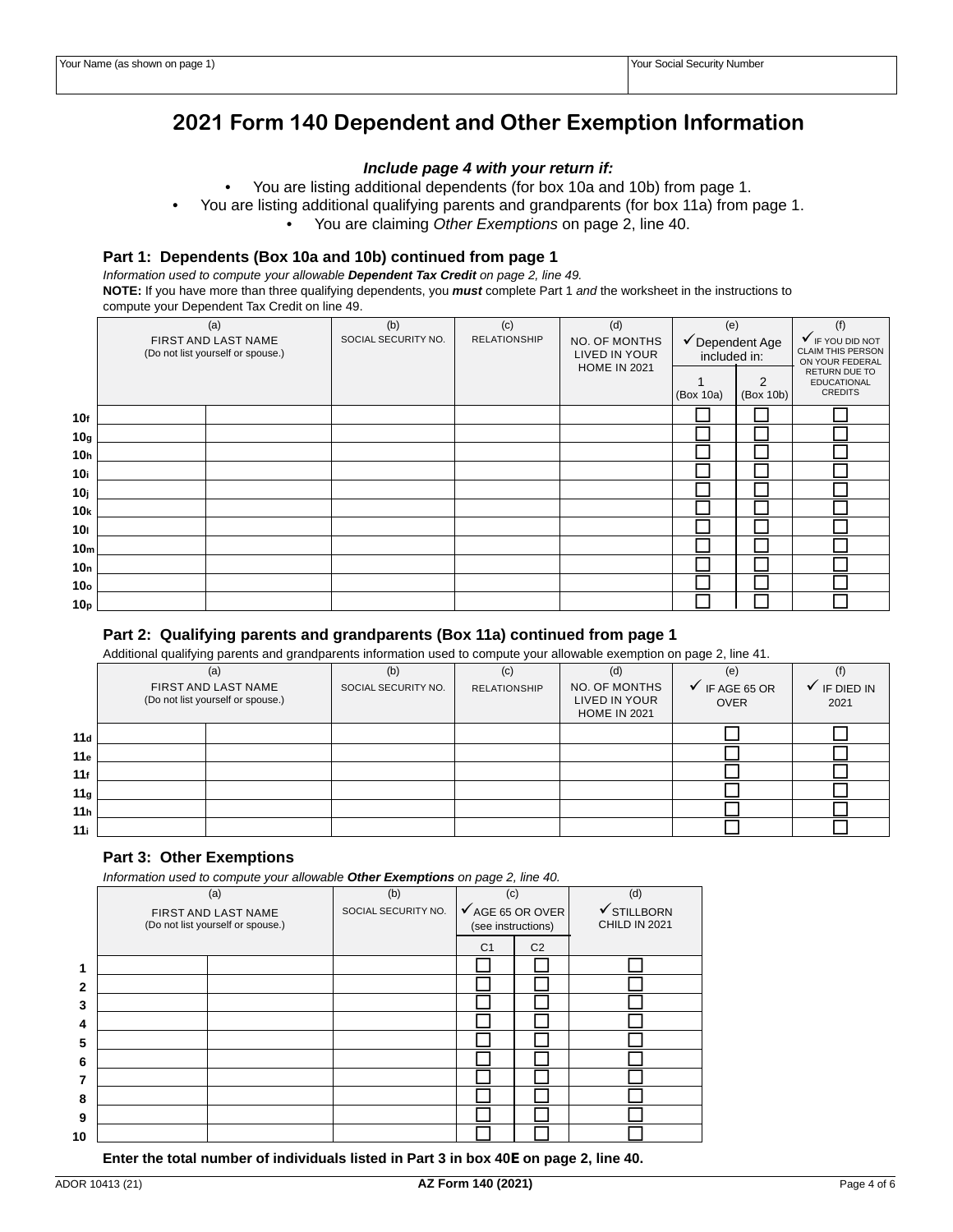# **2021 Form 140 - Other Additions to Arizona Gross Income**

Complete and include this schedule with your tax return **only** if you are making any adjustments *increasing* your Arizona Gross Income.

*Note: If you are making any adjustments reducing your Arizona Gross Income complete page 6.*

## **Other Additions to Arizona Gross Income** - Line 18 (see instructions for more information)

| A    |                                                                                                                                                                                                                                                                                                                           | A    | 00      |
|------|---------------------------------------------------------------------------------------------------------------------------------------------------------------------------------------------------------------------------------------------------------------------------------------------------------------------------|------|---------|
| B    |                                                                                                                                                                                                                                                                                                                           | в    | 00      |
| C    | Ordinary Income Portion of Lump-Sum Distributions Excluded on Your Federal Return                                                                                                                                                                                                                                         | C    | 00      |
| D    |                                                                                                                                                                                                                                                                                                                           | D    | 00      |
| Е    |                                                                                                                                                                                                                                                                                                                           | Е    | 00      |
| F(a) |                                                                                                                                                                                                                                                                                                                           | F(a) | 00      |
| F(b) |                                                                                                                                                                                                                                                                                                                           | F(b) | 00      |
| G    | Addition to S Corporation Income Due to Claiming Pass-Through Credit (Forms 312 and 315)                                                                                                                                                                                                                                  | G    | $00\,$  |
| н    | Adjusted Basis in Property for Which You Have Claimed a Credit for Investment in Qualified Small                                                                                                                                                                                                                          | н    | 00      |
|      |                                                                                                                                                                                                                                                                                                                           |      | 00      |
|      | Sole Proprietorship Loss of an Arizona Nonprofit Medical Marijuana Dispensary Included in<br>Federal Adjusted Gross Income. Sole Proprietorship loss of an Arizona dual licensee that has not elected to<br>operate on a for profit-basis must also add back the portion of their loss that is from the medical marijuana | J    | $00 \,$ |
| Κ    | Federal Net Operating Loss (NOL) Carryforward from Non-Arizona Sources Accrued While a Nonresident                                                                                                                                                                                                                        | Κ    | 00      |
|      | Federal Capital Loss Carryforward Deduction Incurred from Non-Arizona Sources Prior to Arizona                                                                                                                                                                                                                            | L    | 00      |
| M    |                                                                                                                                                                                                                                                                                                                           | M    | $00 \,$ |
| N    |                                                                                                                                                                                                                                                                                                                           | N    | $00 \,$ |
| O    | Net Capital Loss Derived From the Exchange of One Kind of Legal Tender for Another Kind of Legal Tender:                                                                                                                                                                                                                  | О    | 00      |
| P    |                                                                                                                                                                                                                                                                                                                           | P    | 00      |
| Q    |                                                                                                                                                                                                                                                                                                                           | Q    | 00      |
| R    | Total Other Additions: Add all amounts and enter the total here and on page 1, line 18                                                                                                                                                                                                                                    | R    | 00      |